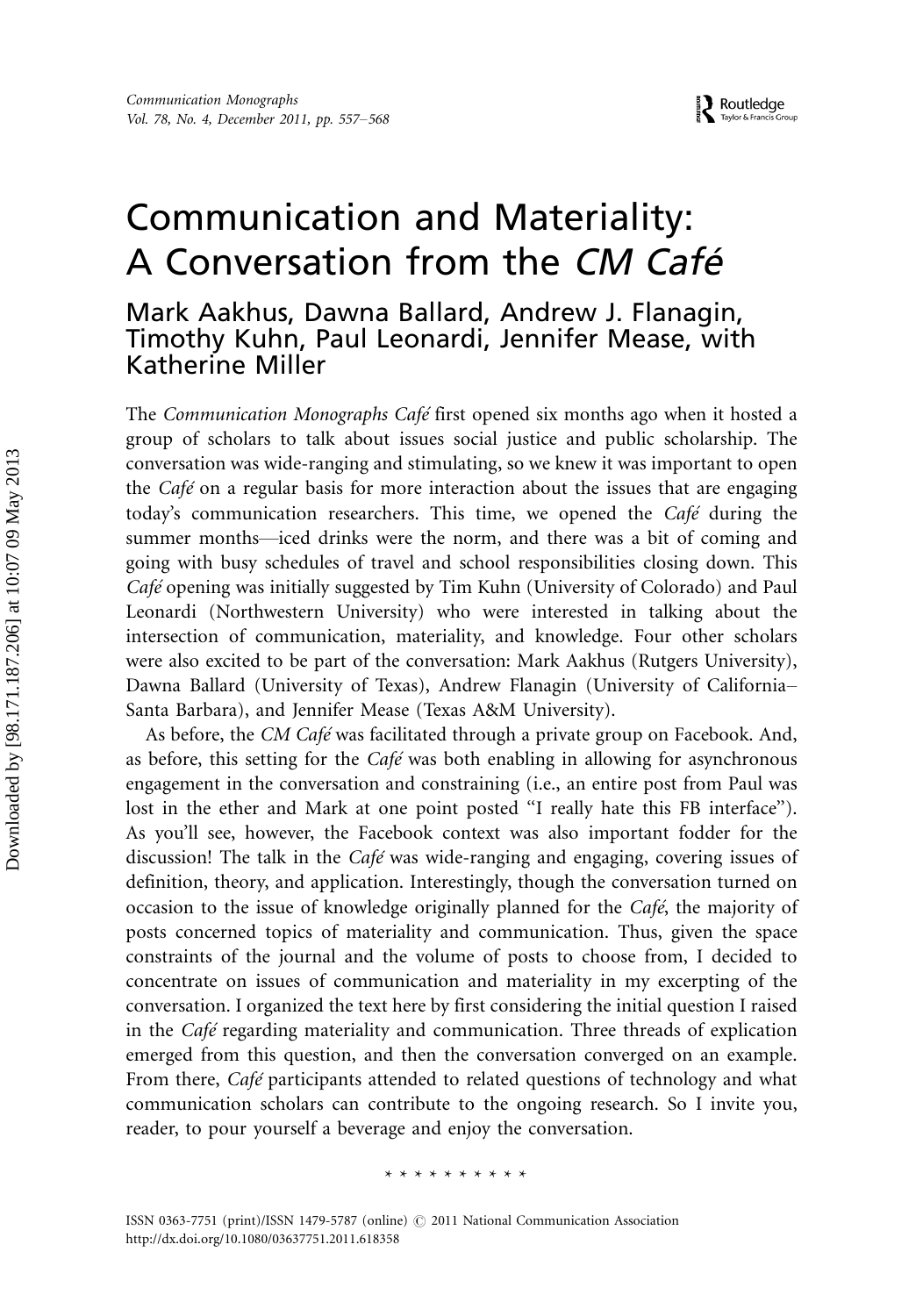Kathy: How should we conceive of materiality in communication scholarship? And what "types" of material should we consider? Does communication have any special purchase on materiality?

Andrew: Though I generally don't like to respond to questions with more questions, it seems useful here (at least for me) since my answer depends on what we mean by "materiality," which can mean many things. So, what do [those at the  $Caf\acute{e}$ ] have in mind?

#### Strand One: Tim and Mark

Tim: I see materiality—and incidentally, communication—as a vessel into which we pour quite a bit of content, and that efforts to clarify produce a host of other (occasionally interesting) questions. The easy answer is that we can produce a vocabulary to think about materiality, such that materiality consists of three categories of ''things'': objects/artifacts, sites, and bodies (from Ashcraft, Kuhn, & Cooren, 2009). It's a useful way of thinking about much of the communicative concern for the material, since technologies of various sorts can be placed in the object/artifact, category, place and space portrayed as versions of sites, and gendered/ raced/classed/labeled physical and psychological human forms fall into the bodies category. It's, of course, a simplistic distinction that gets muddy when we (a) take up real social problems and the assemblages they imply, and (b) recognize the disruption of the subject-object dualism from the linguistic turn. So the easy answer is the tripartite division of objects, sites, and bodies, but I'm interested in seeing where others here take the conversation.

Mark: Tim, I'm very surprised by your vessel and content pouring imagery. That doesn't seem like a very constitutive framing of the matter at hand.

Tim: My use of the term "vessel" was an attempt not to provide an ontological claim about that which we consider to be material, but rather a means of talking about the ways people (including those well outside of academia) build a surplus of representations around the concepts of materiality and communication. We make both the site of social hopes and dreams, and expect the term to carry quite a load. Maybe my use hints at the poverty of our language, or at least of my vocabularythat we're biased toward objects even when trying to be metaphorical about discursive formations.

### Strand Two: Jennifer and Mark

Jennifer: My approach on materiality is largely Deleuzian/Foucauldian, so I'm going to offer a completely different definition that I've been kicking around but haven't fully sorted out. I take discourse and materiality to be two ontological realms, the former is the realm of meaning and the latter is the realm of affect. Accordingly, I treat communication as the means by which we (dis)articulate one to the other so that we can build a common sense of reality.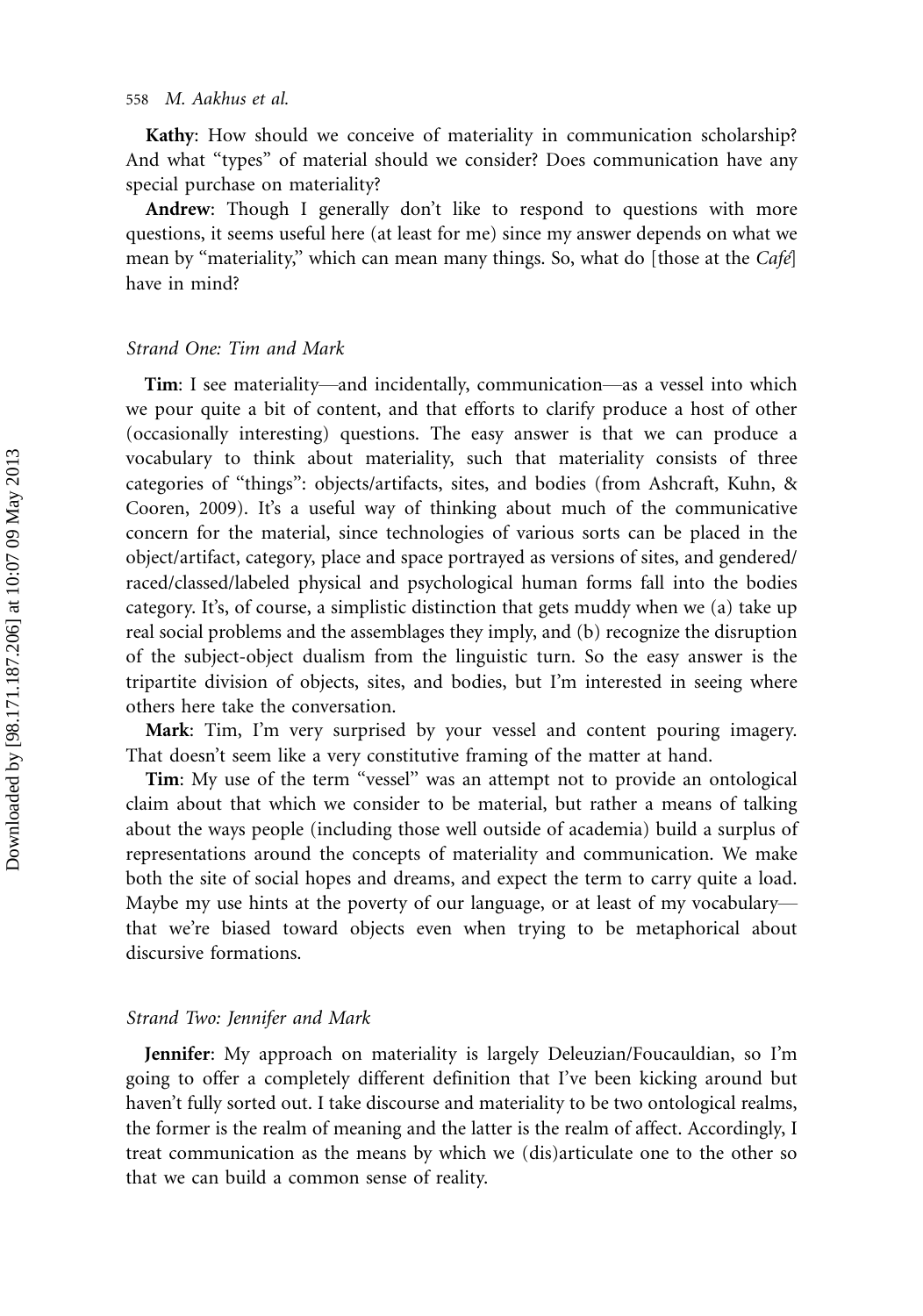Mark: Jennifer—does material = physical? I don't understand why discourse can't have materiality. It may be very important to erase that particular dualism.

**Jennifer**: Does material = Physical? No, not in the sense that physical things are composed of matter and mass, although I would claim that that is a particular kind of materiality. And I'm not suggesting that discourse does not manifest materiality. I'm suggesting that in order for people to agree that something is "real" it has to be both; it has to have both meaning and affect. For example, a threat "I'm going to hurt you," is not a "real" threat unless it lands on something material that could indeed hurt you. On the opposite hand, if you've ever been out watching stars with friends at night and seen a shooting star, the first thing you do is ask ''Did you see that?!'' in order to discursively construct/affirm/share the reality of what just occurred. So Mark, to your point, I concede that materiality and discourse are not at all distinct in lived reality. But, I maintain that it is useful to conceive of them as distinct analytical realms in order to parse apart how our lived realities come to be as they are.

Mark: Jennifer-got it. I'm trying to push that distinction you are making. They may be distinct as you point out and worth understanding as distinct as you suggest. Since ever more things that we've taken as material (in the physical, obdurate sense) are continuously giving way to what is effectively the discursive, it seems important to see how these domains interact with each other. That is, genetic engineering and nanotechnologies introduce "the word" into what has heretofore been the "material." Thus the importance to me in reflecting on materiality and engaging in this conversation.

#### Strand Three: Andrew and Mark

Andrew: If I had to define how I approach "materiality," I would note that my engagement with the idea is around technologies, and say that I believe that material artifacts are important, but that technologies are much more than merely material artifacts. Also, it's worth mentioning that in efforts to avoid the appearance of being technologically deterministic, the material side of artifacts has been severely downplayed and technologies have by and large been framed as, for example, having "affordances" rather than "effects." I don't disagree with this characterization, but it's worth acknowledging (as Winner, 1986, and many others have, for example) that it is more complex than that, too: material instantiations can also be consequential.

Mark: Andrew, I don't see "affordances" and "effect" as functionally equivalent in the realms in which these are used (but would see ''consequences'' and ''effects'' more as parallel terms). But, I very much agree that the communication field has nearly abandoned an obligation to figure out what technological artifacts are (Aakhus & Jackson, 2005). Being seen as deterministic plays a role in this but so too does a preoccupation with measuring attitudes toward technology and building theories about that.

Andrew: Mark, I don't see "affordances" and "effects" as equivalent, either. Technologies are often noted to provide affordances, rather than to have effects (or consequences).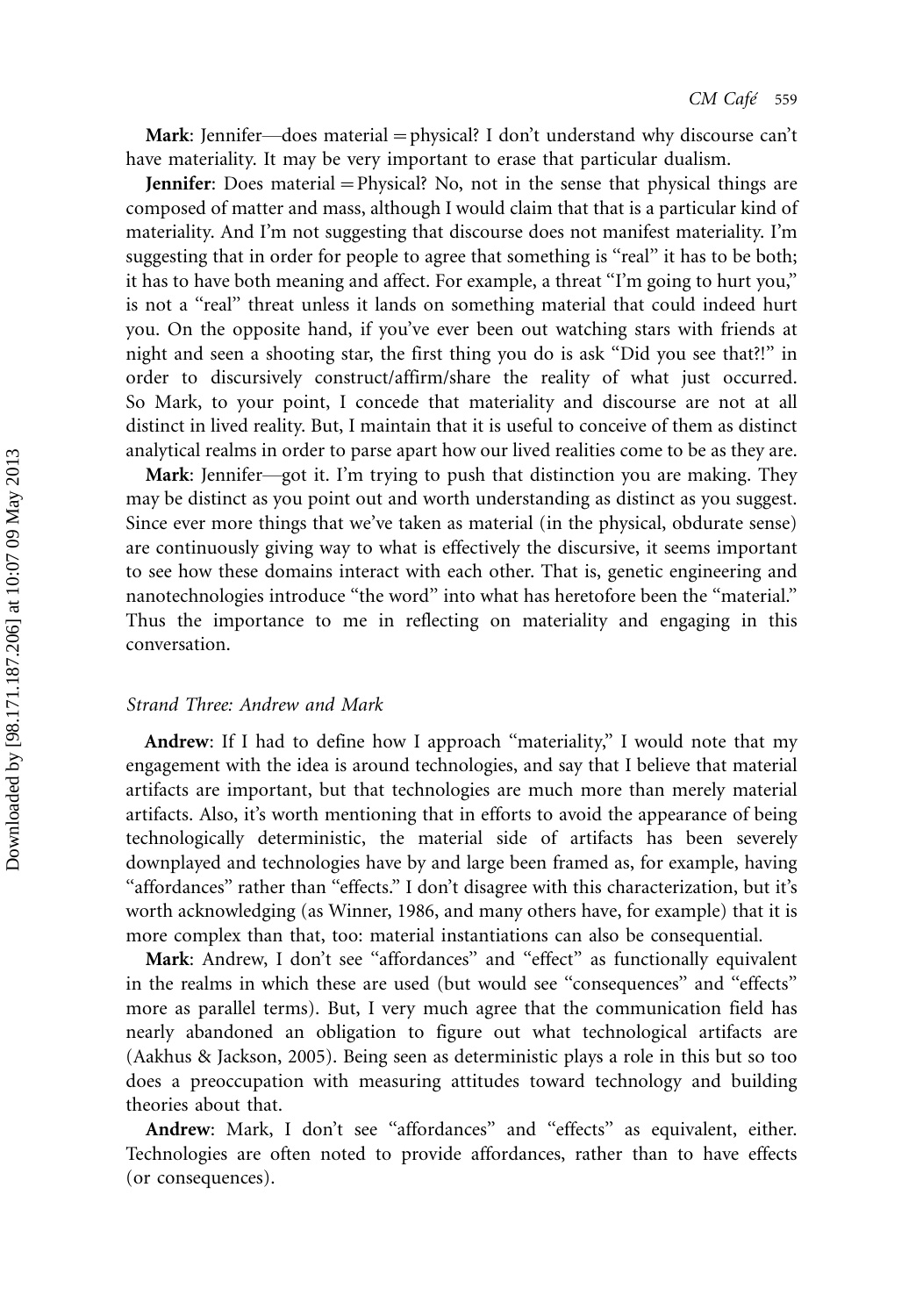Jennifer: I'm not familiar with the technology literature and how the term "affordances" is used in it. Can someone offer a 3 sentence summary?

Mark: Honestly [this is] about as messy as defining material. For me a really great source been J. J. Gibson's (1986) work in perceptual psychology where affordance is effectively the possibilities that objects in the world offer for action (so there it is in 10 words). Already, though, you can see how that definition affords the things I'm saying/will say. I would just highlight that an object could be a rock or a tree and it could be a rule or the semantics of a word. All afford possibilities but not just any possibilities. Just like it's hard to use the Brooklyn Bridge to brush your teeth or use a toothbrush to cross the East River. Likewise, our current effort to define terms so that we can figure out the affordances for communicative action in this conversation. Technology is so interesting because it's neither a rock nor a rule but somehow both-Andrew was getting at this earlier.

\*\*\*\*\*\*\*\*\*\*

### Then Dawna Pops in with an Example

Dawna: First, let me say that I have been excited to read and am beginning to digest the posts in this dialogue. Second, my late participation in this discussion gives me an example to insert into this conversation to typify my approach to how I conceive of materiality in communication scholarship.

Based on the overuse of email for so many inappropriate types of communication, I have (probably like many of you) created various rules so that I can get to the important work-related ''stuff'' quickly and easily. All my Facebook communication should be sent to me in one daily update. Since I never got such an update, I checked before I left town for a brief trip and only saw two posts, so I thought I might be fine to wait until my Sunday return to respond. For some (technological, i.e., material) reason, none of the—quite remarkable—discursive activity occurring in this realm showed up in my email (to alert me to participate in the lively conversation). Fortunately, Kathy and I are friends and she saw that I was traveling and pinged me that I might not be aware, but that I'd probably want to check in sooner than later given the extent of activity that's already occurred. Now, in this example, my first observation concerns the real inability—in my opinion—of communication scholars that study ''work'' to adequately examine communication processes relative to work without examining materiality. My second observation in this example is that while I have a material (i.e., technological) rule designed to regulate my work/communication, I certainly could have gone directly to the  $Caf\acute{\epsilon}$  to see for myself if it was working. Therefore, I can't say that this tech glitch *prevented* me (in some deterministic way) from participating, but it certainly had consequences (for my communication, for my work, etc.). This brings me to my third observation about what the concept of materiality allows us to do. The concept of materiality allows us to consider the communication consequences of material (in addition to discourse). Particularly, to cite Tim and colleagues (Ashcraft et al., 2009), the exciting reason to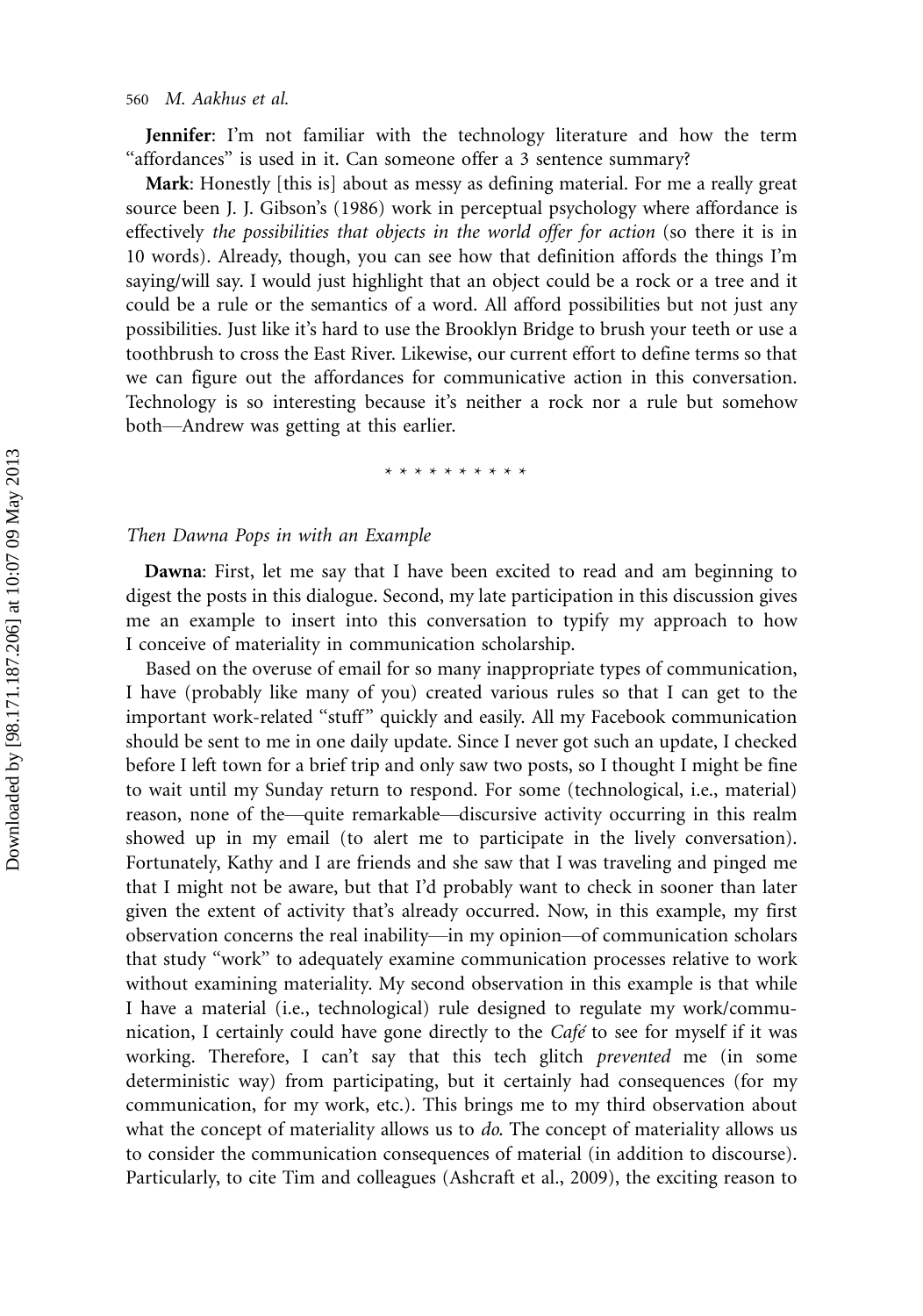consider materiality at work with regard to understanding the human experience of time is that pointing attention to materiality allows scholars and organizational members to see the role of objects, artifacts, bodies, and sites in shaping temporality (and the recursive relationship to materiality). This often opens up understanding (theoretical and practical) and points to my fourth observation married to Jennifer's answer regarding ''how discourse and materiality merge, stabilize, and disrupt one another through communication.'' In my example, through communication (i.e., a message that Kathy sent), materiality (i.e., a technological/email rule gone awry) and discourse (note that I consider chronemics to be discourse) are disrupted.

Paul: Dawna's example is so rich and really adds to and pushes our discussion in several ways. First, Dawna had an expectation about how Facebook worked (that she would be alerted via email each time a new message in this chain appeared). Where did this expectation come from? If Dawna is anything like me, it probably came from talk with other Facebook users and past experience using Facebook. Already we see an interdependent relationship between the social (talk) and the material (Facebook's functionality). But what makes the story more interesting is that Facebook didn't act as Dawna expected.

I use the word ''act'' with great care. If we were to ask, ''what material is Facebook made of?", it would be hard to answer that question—much harder than if we were to ask the question about a physical object, like a shoe. Someone who asked, ''what material is a shoe made out of?'' could point to cloth, leather, rubber, etc. They would probably ask that question because they know that different materials make it easier or difficult to do different things. For example, a shoe made out of a rubber sole would be easier to use to walk on rocky ground than a shoe made of leather soles, but the leather sole shoe would be better for sneaking around the house than the rubber sole shoes, which often squeak. In short, people ask the question about the "materiality" of objects because they know that different materials are better or worse in helping them to accomplish particular goals. Unlike how we do with physical objects, there is no easy way to identify the ''material'' out of which a piece of software like Facebook is made. But just because we can't define the ''material'' doesn't mean that we don't treat two pieces of software like choosing between two shoes. Facebook and Twitter are both social media tools, but their ''materiality'' is distinct and we choose to use them for different purposes, much like we choose to use a pair of shoes with rubber soles for hiking and a pair with leather soles for sneaking.

My point is that if we can't define intangible objects like Facebook by enumerating the materials out of which they are made, how do we talk about their materiality? One way to address this problem is to switch another definition for the word ''consequences.'' Like the ''material witness'' in a court of law or a ''material transaction'' in accounting, we can say that something is material when it has consequences. As far as I can tell, this definition of materiality as ''consequences'' is how advocates of a CCO [communication constitutes organization] perspective on organizational communication use the term materiality when they speak of it in terms of a ''relational ontology'' (Groleau & Cooren, 1998). For me, this is a fine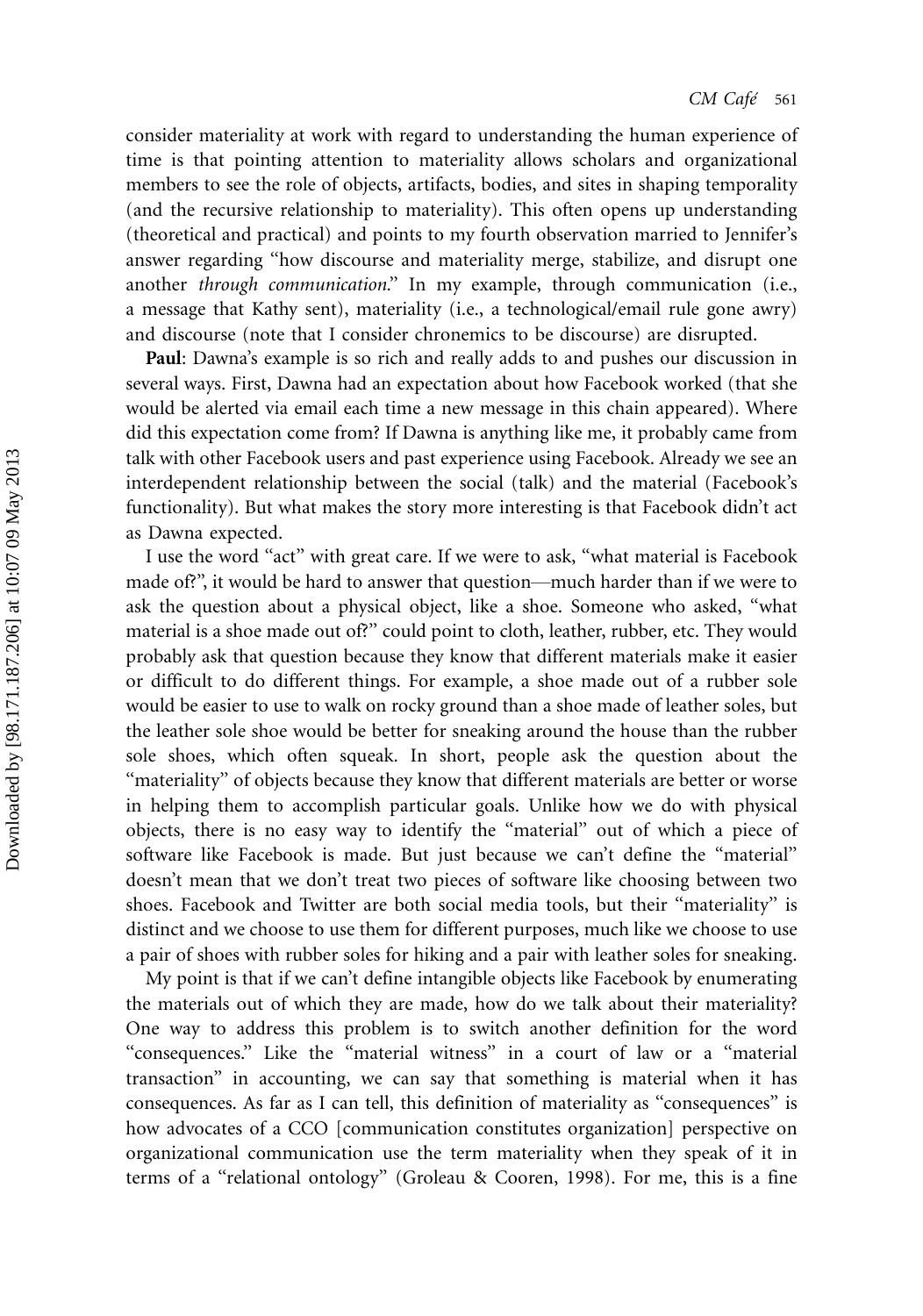definition. But I think it's too easy a way out when talking about intangible objects like Facebook. Dawna's story illustrates just why.

Facebook did something that Dawna didn't expect or couldn't control. Its algorithms for sending messages are configured in such a way (by somebody at some prior time) such that Facebook ''acts'' without continued human intervention. Though we can talk all day about how, in this way, Facebook is nothing but a social construction, Dawna experienced it as an external force that affected her action. Sure, we could make another constructivist argument and say, ''but software is malleable and Dawna could have written some code to circumvent the algorithm,'' but did Dawna have the skills to do that? Did that seem like an option? Probably not for Dawna and not for 99% of the people who use Facebook. We, like Dawna, experience Facebook as an actor that affects our practice. My point here is that just because we can't easily list the ''materials'' out of which Facebook is made, Facebook still has a certain materiality in that it does things that transcend time and context.

For me, the transcending of time and context are key to materiality. What makes any technology (or other artifact, tangible or not) important for communication researchers is that the technology has a certain materiality that exists whether we use it or not (let's not get too philosophical here with trees falling in forests) and exists in the same way for everyone. In the real-time of our practice, the effects of the technology unfold differently for each one of us because we have different discussions with people that shape how we interpret the technology and different communicative interactions that create different needs and goals. But the unfolding of a technology's effects is always bounded by the technology's materiality—what I'll define as "the things the object does that cannot be reduced to human intention'' (like Facebook sending or not sending Dawna updates that people have posted). Thus, while we might expect divergence in a technology's effects across changes in context, the technology's materiality conditions (rather than causes), or places scope conditions, upon the kinds of divergences we might see.

If we view materiality in this way, I think there is much to be gained from studying the relationship between materiality and discourse, as Jennifer points out. Discourse (in the Foucauldian sense)—sometimes called in communication Discourse with a "big  $D$ "—also conditions people's actions. I would say this is one of the big insights of the critical tradition in organizational communication, for example. So we might ask, what happens when materiality meets Discourse—two forces that confront people as external forces, both of which place scope conditions on people's action? I don't have an answer to this question, but maybe it does make sense to define communication, broadly, as the process of reconciling these two forces.

Dawna: Thanks, Paul. Two initial observations. First, the use of the term ''conditions'' is quite powerful and helpful for this conversation about materiality. I would say, however, that ''places scope conditions'' is not the same/equivalent.

It's not just the difference between using it as a verb (in the former case) or a noun (in the latter, where ''places'' is actually the verb). But, importantly, to say that materiality "conditions" is to acknowledge the "transcending of time and context" that you mention. Conditioning occurs over time, and I believe that this fits with the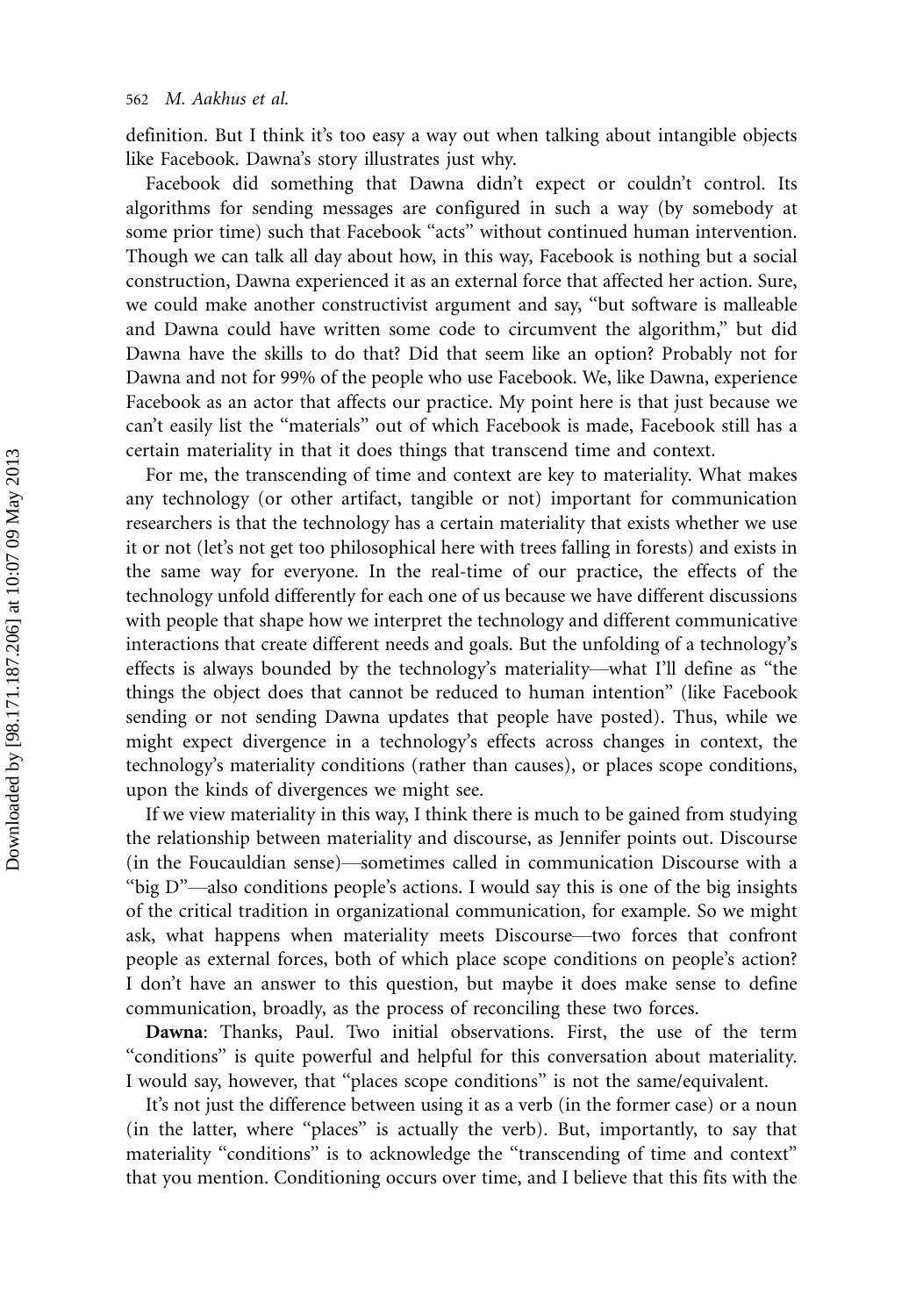sense of how the various folks here (and elsewhere) often think about the role of materiality.

Related to the idea that conditioning occurs over time—which I think is not trivial to the issue of materiality—is your comment about the relationship between Discourse and materiality. In particular, where you say that ''maybe it does make sense to define communication, broadly, as the process of reconciling these two forces,'' I am quite intrigued, and wonder what others think.

\*\*\*\*\*\*\*\*\*\*

Andrew: So, to do a bit of summing up on this long conversational thread ... I argue that technologies are social constructions that nonetheless have real physical manifestations with certain important features that must be understood within a social context. Mark notes that technologies ''afford possibilities, but not just any possibilities,'' indicating that their formal features matter but also suggesting that there is room for negotiated (and presumably communicated) use as well. Dawna relates her experiences that a technology's features constrained her own behaviors and then goes on to argue that a communicative act disrupted the materiality embedded in the tool of Facebook as well as discourse (in the form of chronemics). Paul observes that though technology's ''scope conditions'' are real, and constrain the kind of divergence from intended functionality we may see, people can alter this relation through re-coding the tool at hand. Jennifer argues for the fundamental interdependence of discourse and materiality, through communication, and Tim proposes that engaging with materiality and communication may lead us both to consider domains new to the field and to discover novel conceptions of communication.

I began this thread challenging us to define our terms and to find common ground, and from the above I can see evidence of some success at both. It appears that there is general agreement among us that while technologies afford certain possibilities (by their forms, structures, and features) they are also complex (individual, social, and communicative) constructions (that unfold over time). Both of these dimensions can be considered to embody ''materiality,'' inasmuch as they are each consequential, in myriad ways.

Our common ground appears to revolve, not surprisingly, around our focus on communication, which in my assessment enables us to take seriously the ways in which people use, represent, and make sense of technologies. As Tim rightly notes, if we push our view of communication and materiality a bit—if we make it DO something for us—then perhaps we can discover something new.

\*\*\*\*\*\*\*\*\*\*

### A Fork in the Road: A Discussion of Technology

Jennifer: Our turn toward discussion of technology seems to imply that technology is another significant form (?) of materiality. Here's where I think our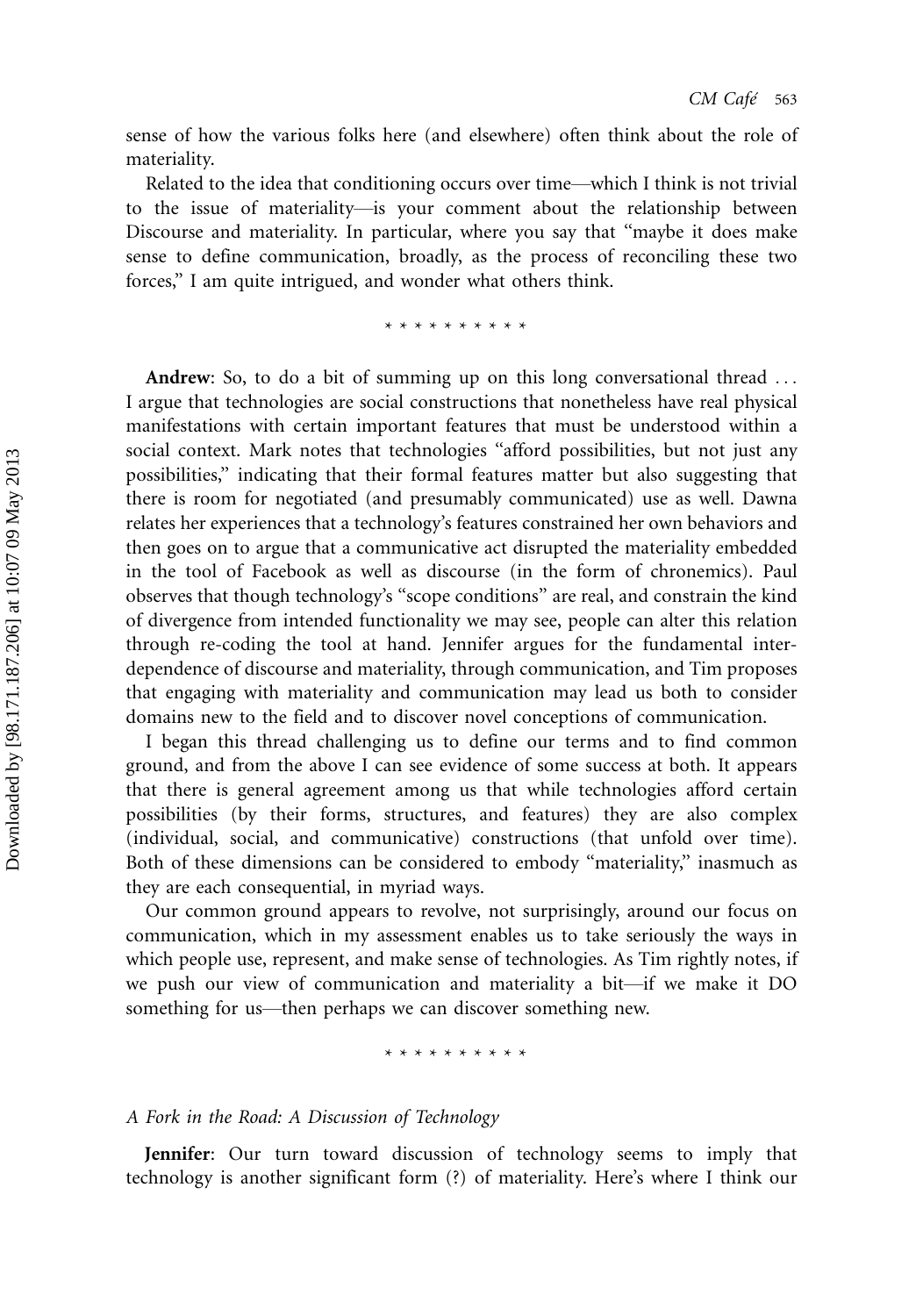discussion of technology has some cracks in terms of materiality that needs to be addressed: If we define technologies as something that offers specific possibilities and/or affordances that can be negotiated, are complex, and unfold over time, I'm not sure what isn't a technology. For example, I'm looking outside at a tree right now, and that tree offers specific possibilities and affordances. You could leave it standing for shade, or chop it into lumber which affords you lots more possibilities. Is it a technology? I'm not sure that this is a problem, but then I think we need to consider if we are more interested in ''technologies'' per se, or the ''technological characteristics or properties'' of various objects of analysis, including digital, physical, symbolic, human entities.

I think the second crack lies in the positioning of technology in relationship to materiality. I fully agree with a claim that discussions of what people commonly agree are technologies cannot be thoroughly engaged without a strong theoretical and analytical position on materiality. What I'm unclear on is this question: Is it possible to articulate a strong theoretical and analytical position on materiality without a strong definition of technology? Restated: are we just using technologies as an example of something that requires us to address materiality, or is there something in this discussion that implies that we cannot fully articulate on understanding of communication and materiality without understanding technology? Or technological properties?

Andrew: I brought up technologies because they are the entry point for my interest in materiality, and seem to be of interest to at least some others here too. Although the last thing to move us forward is to discuss definitions of technology, I'll offer Jim Beniger's, which is my favorite: "that which can be done, excluding only those capabilities that occur naturally in living systems'' (Beniger, 1986, p. 9). By this definition, a tree is not a technology until I pick up a stick on the ground and use it as a lever or whack someone with it. Then, we see that it becomes constructed in a critical way that implicates human agency.

Mark: I think technologies are a great starting point (but not the only point) for many reasons, not the least of which is that rapid evolution of communication technologies confronts us with making sense of what is material. All the choices communication technologies present from their design and implementation to their use and unanticipated consequences surface much that was either taken for granted or functionally tacit because of social costs. There are all kinds of choices embedded/ embodied/materialized in ICT and making sense of that can refine how we conceive of the material and thus provide scaffolding for talking about materiality when not addressing ICT. Understanding the fact of the embedding/embodying/materializing seems quite crucial for getting past the way the physical/nonphysical duality structures how we talk about materiality in the field\*we should liberate materials from materiality, as they are not synonymous. This should have consequences, for instance, for the way concepts like ''social structure'' seem to get so casually tossed around in academic discourse in communication. I often wonder what it is people actually mean when they use ''social structure'' because it often seems to be the end of the line in their thinking rather than a starting point. So, to address the recent points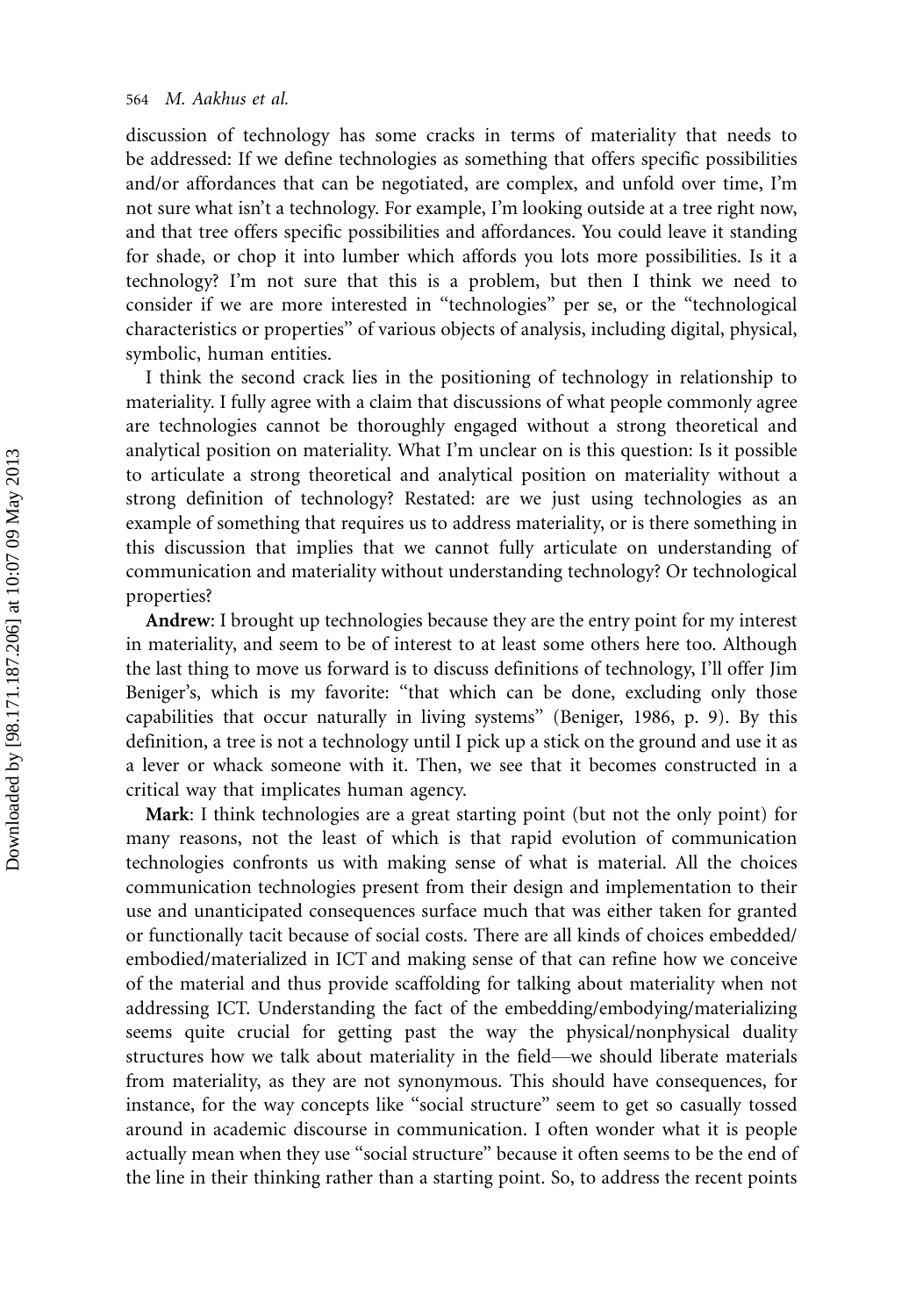by Jennifer and Andrew, I don't think talking about technology, as in ICT, is necessary to the discussion of materiality but it sure is handy and important because of its pervasiveness.

Paul: Technology is also my entry point into this conversation because of its use in organizations is the phenomena I study. I typically restrict my use of ''technology'' to technological artifacts like hardware or software. I think that all technological artifacts are sociomaterial assemblages in the sense that social processes shape the kinds of material properties that technologies have and social processes also shape the effects that those material properties will have.

Where does communication fit into all of this? One way would be to substitute the word "communication" for the word "social." I don't think this strategy is very helpful because it doesn't do any unique "work."

I think a focus on communication is more useful in addressing one of the more persistent problems with the definitions above. This problem is that when you define technologies as ''sociomaterial assemblages'' and recognize that the technology's material properties are buffered on all sides by social processes, it becomes easy to say that technology is purely a social construction and that social processes are really all that matter when thinking about a technology and effects. For example, imagine if I were to say that my desire to be a part of this conversation (a social goal) led me to use Facebook and that because Facebook's features made it difficult for me to figure out how to add spaces between paragraphs and to spell check I decided to type my comments in a word processing program first. A simplistic, deterministic explanation would be that Facebook's limitations made me move to a word processing program. A more nuanced interpretation would be that my social practice (goal) and the material capabilities of the technology (difficulty of accessing feature to turn on paragraph spacing) were out of alignment, such that it is not that Facebook made me switch to a word processor, but it's because my social practice didn't align with the technology's functionality. An even more nuanced interpretation would be that some designer decided not to include an easy spell check function or to set the default such that hitting the "enter" key posted text instead of adding a hard return between lines so that the real impetus for me moving to a word processor is the decisions the designer made, not the technology itself.

Although few people would buy the first, simplistic account, the second account is much more akin to popular structurational treatments of technology and the third to social constructivist approaches in the sociology of technology or in critical theory or labor process theory or strategic choice theory. But what the second and third account miss that the first had in it (naïve though it was) is the recognition that as a user, I experience Facebook as an actor that does things. I don't often think about alignment and I don't ever think about the designer who put in this feature and excluded some other feature. What I experience is a technology that does certain things and does not do other things. The second and third accounts both have a problem of infinite regress to social explanations of technology's effects, thereby discounting the things the technology does even though the technology is, supposedly, the object of study.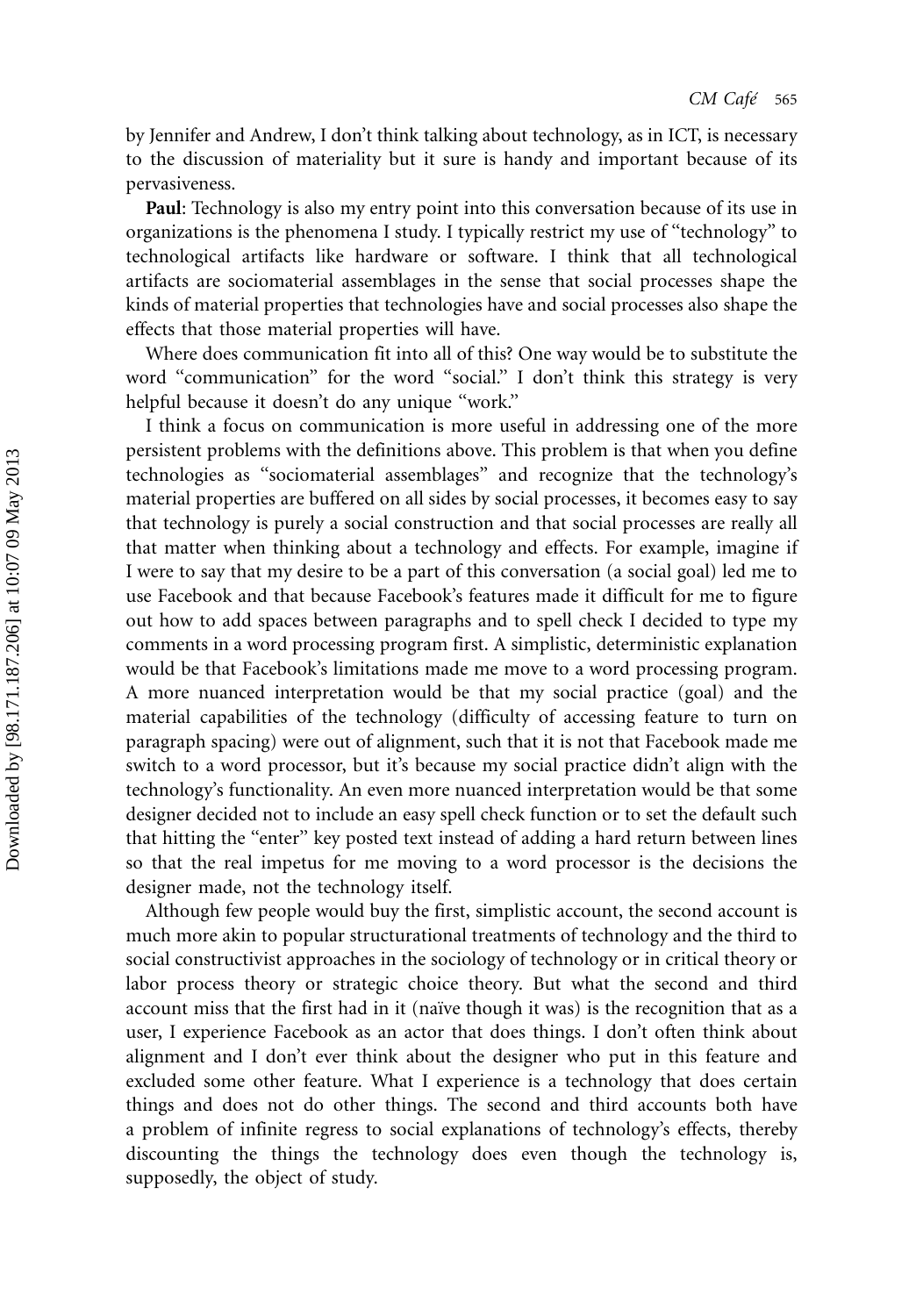I think one way around this is to not talk about technologies at all or social practices/structures at all, but instead talk about agencies. The technology has a material agency—it does things. (I think we can say this fine without discounting the fact someone made the technology in a way so that it would do those things.) The person who develops or uses the technology also has agency\*human agency that allows him or her to form certain goals and gives him or her the capability to try and achieve those goals. If we buy this idea that organizations are, as the CCO perspective would say, "a plenum of agencies" (Cooren, 2006)—both material agencies and human agencies—then the way those agencies are organized become of particular interest. This is where I think the idea of communication does real work. I would argue that communication is the process by which material and human agencies are imbricated (Leonardi, 2011). I borrow this word ''imbrications'' from the work of James Taylor (from communication), Claudio Ciborra (in IS) and Saskia Sassen (from sociology) (Ciborra, 2006; Sassen, 2002; Taylor, 2001). Imbrication sounds like a fancy academic word, but its origins are much more humble. It comes from the name of roof tiles used in ancient Rome. The imbrex is one tile that is semicylindrical and the tegula is another tile that is flat. When the two tiles are imbricated (placed in overlapping sequences) they form the structure of a roof. I think communication is the mechanism that allows the imbrications of human and material agencies to happen. As a generator of action (as opposed to a simple channel for messages) communication is the process by which different kinds of imbrications occur.

## \*\*\*\*\*\*\*\*\*\*

#### Back to the Question: What Does Communication Have to Do With it?

Mark: So what is material about communication? The field has long struggled with the issue. The field's longstanding interest in ''effects'' presupposes that there is materiality to communication. (Not that the field has been effectively reflective about that.) The old school social psych version of communication, for instance, emphasizes that communication can change an attitude and an attitude influences behavior. Thus the "immaterial" is realized in "concrete" behavior that "impacts" another's behavior and then there is change. The field's longstanding interest in ''messages'' also presupposes materiality to communication. Messages have features (one sided, two sided, intense, polite, and so on) that if ''present/absent'' are consequential for feelings, attitudes, beliefs. The field's longstanding interest in ''networks'' presupposes materiality to communication. The network rubric articulates the vast web of relationships, much of which we are only dimly aware of at best. The field has engaged the materiality of communication in these and other ways. Much of this is in the spirit of how to make the tacit explicit and how to make the ineffable articulate so that we can see it and potentially manipulate it.

Jennifer: In my own discussion with people who are not communication scholars, my shortcut description of the study of communication is ''the study of the processes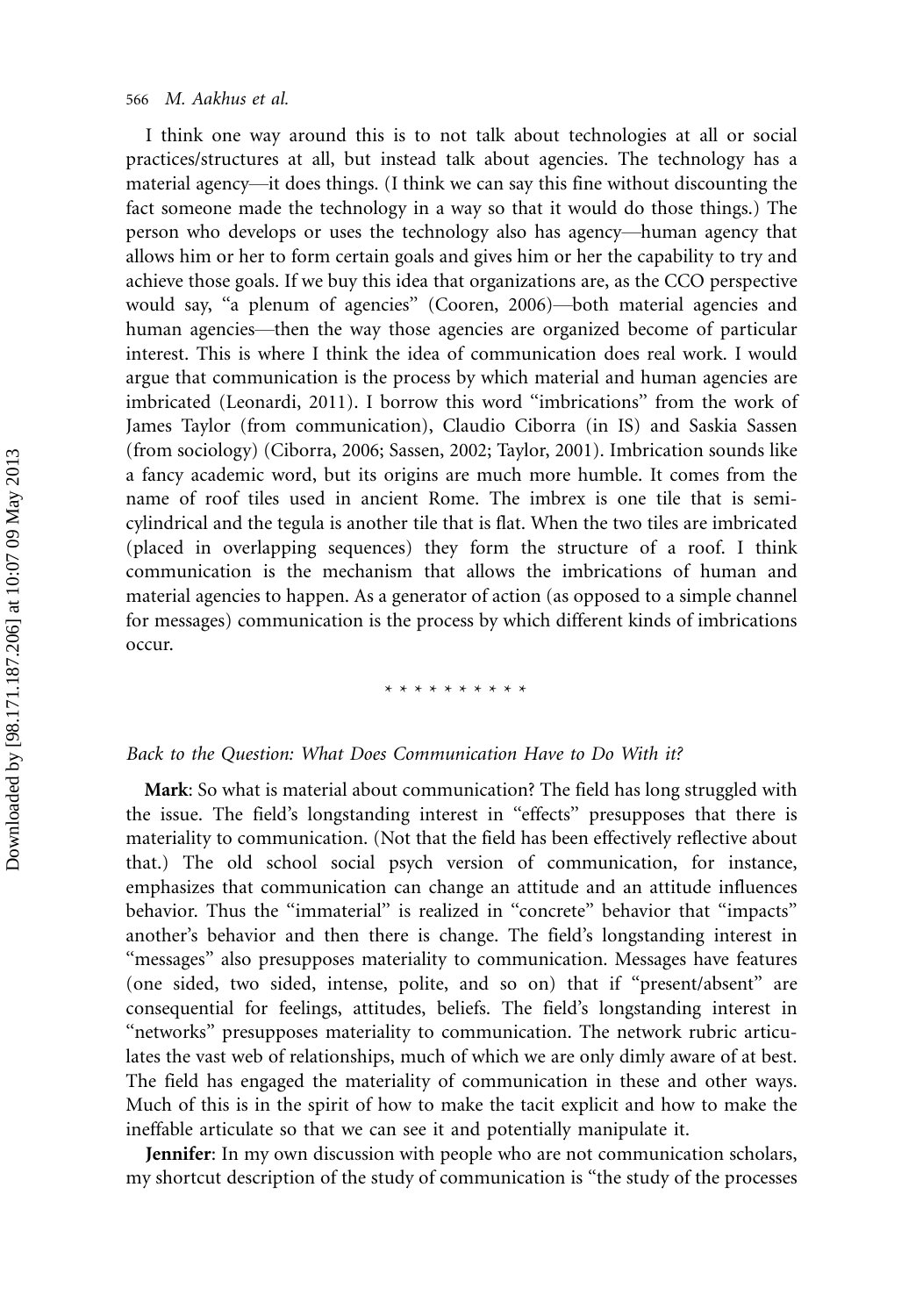by which people coordinate a sense of reality,'' which I usually follow by explaining that I study how we come to a common sense of the reality of an organization, but others study how the media contributes to a common sense of social realities, how doctors and patients coordinate a common understanding of illness, how friends, romantic partners, or families coordinate a common understanding of the reality of their relationships.

One reason I like this definition is because it quickly gets across that we study far more than ''skill sets'' and it pushes people to think using a more transactional model of communication, without having to explain it using our scholarly jargon. But the more I use this definition, the more I think that it may have some theoretical value for the way we incorporate materiality into the understanding of communication, because the "reality" that we attempt to coordinate, is inevitably both material and discursive.

Tim: Thanks, Jennifer, that's very helpful! I'll weigh in on this, too.

What I'm seeing thus far is that we are interested in what Andrew says is a view that ''enables us to take seriously the ways in which people use, represent, and make sense of technologies.'' We are committed to making communication connect the discursive and the material. In a paper I mentioned in a previous post (Ashcraft et al., 2009), a couple of colleagues and I defined communication as ''the ongoing, situated, and embodied process whereby human and non-human agencies interpenetrate ideation and materiality toward meanings that are tangible and axial to organizational existence and organizing phenomena'' (p. 34).

I like these ideas a lot—I see them as relevant to the field as a whole and think they violate quite a few assumptions about communication (including especially those held by folks in the communication field). For me, at least, they highlight the two big issues we're wrestling with: the problem of agency and the problem of order, and those are deep and important theoretical waters we're wading in.

I wonder if we can extend this, though. Taking that second persistent ''big issue' (the problem of order), I'd note that we've been using these definitions to pursue what I'd call an *ordering* view of communication, where communication produces the (subjective and intersubjective) meanings that coordinate and control knowledge and action. Communication, in such a view, moves toward explaining how constructions we've been talking about operate (e.g., Facebook). We attend to communication's constitute, rather than merely its expressive, force—with materiality, in all the ways we've been talking about it, as central in understanding the production of order.

We could challenge the dominant vision of communicatively-produced order, however, by foregrounding communicative *disorder*. One (rather limited) way to do so would be to attend to the paradoxes, tensions, and dysfunctions that characterize social practice. The problem is that most visions of systems (and communication) acknowledge paradoxes, tensions, and dysfunctions, and hence disorder is really not outside their explanatory scope\*it's merely a deviation that will soon be ironed out, or a source of potential creativity to be woven into the system. A more thoroughgoing view of communication-as-disordering might question the coherence in the narratives of order we produce, suggesting that a concern for order is an analytical choice.